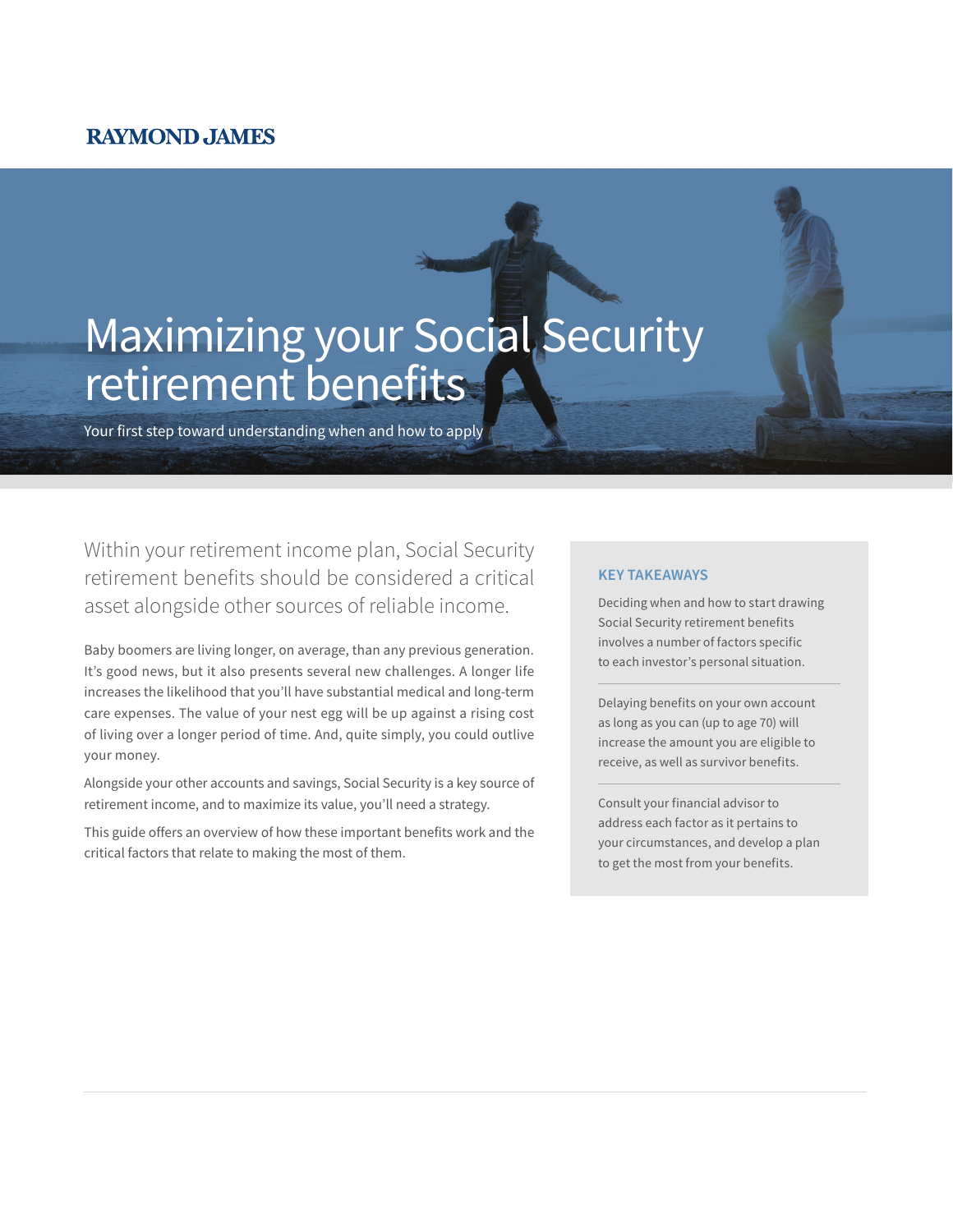# KEY ISSUES TO ADDRESS BEFORE DRAWING SOCIAL SECURITY BENEFITS

#### YOUR AGE: WHEN SHOULD YOU DRAW BENEFITS?

Perhaps the most impactful decision you can make regarding Social Security benefits is the age at which you'll begin drawing them. Your full retirement age (FRA) falls between ages 65 and 67, depending on the year in which you were born. (See the table on page 3 to determine your full retirement age.) Your monthly benefit at FRA is based on your Primary Insurance Amount (PIA). You need 10 years of work history (40 credits) to qualify for your own benefits, which will be based on an average of the 35 years in which you earned the most. Higher lifetime earnings result in higher benefits, and if there are years in which you earned low or no income, your benefit amount may be lower than if you had worked steadily.

You may be eligible to draw benefits sooner than your FRA – as early as age 62 – but this will permanently reduce the payout you are eligible to receive. On the other hand, if you elect to delay benefits until after your FRA (up to age 70), you will receive an increased benefit.

# The virtues of patience:

*Your benefits will differ based on the age at which you begin collecting them. For example, waiting to draw on Social Security – up to age 70 – will increase your benefits, while drawing benefits before you reach FRA will reduce your payout.*



**If you are considering applying for benefits soon, you're likely concerned with four primary decision factors:**



Assuming full retirement age of 66.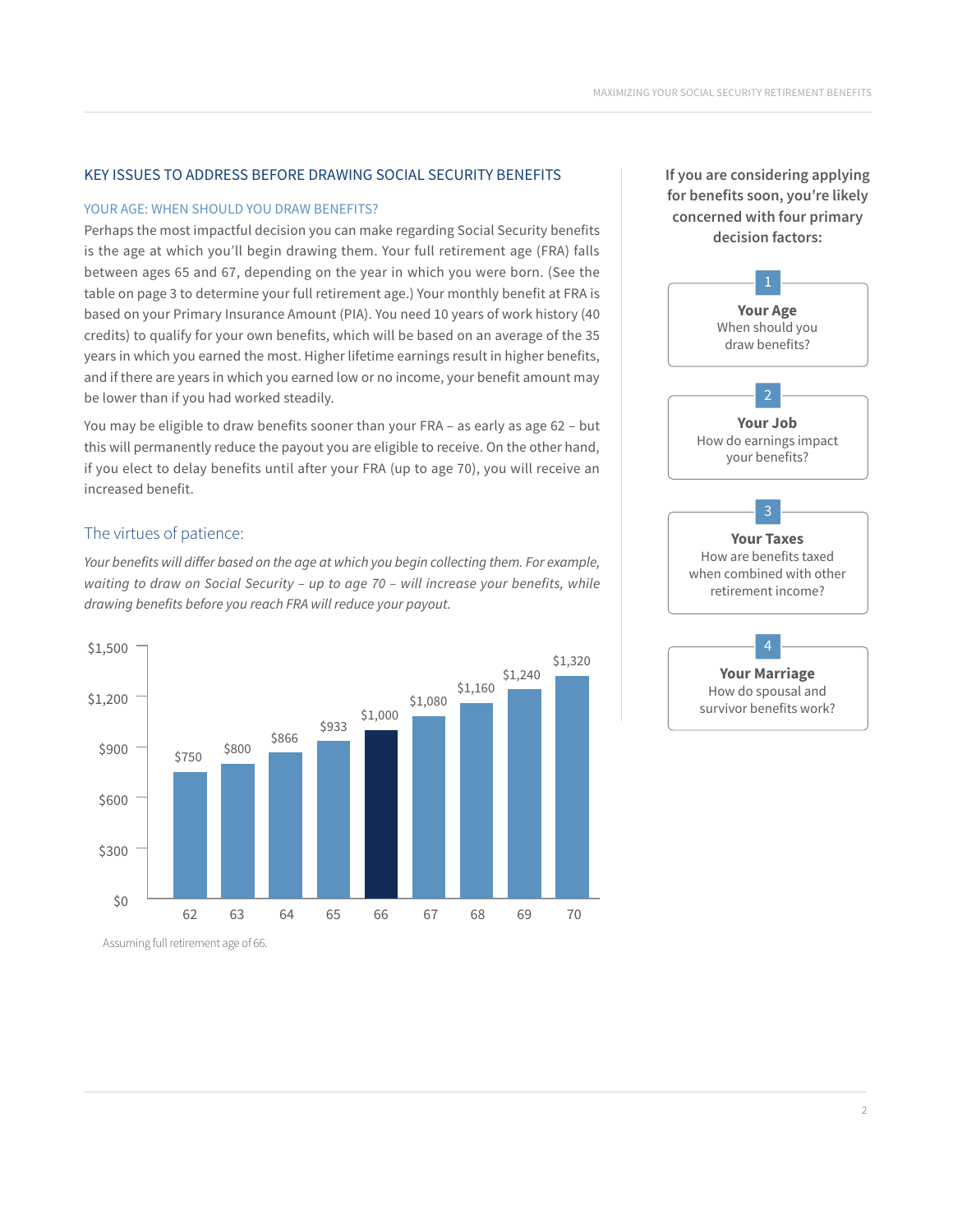# *Full retirement age (FRA)*

Full retirement age is age 66 for anyone born from 1943 through 1954. Reduced benefits are still available starting at age 62.

- If you were born between 1954 and 1960, your FRA is 66 plus 2-month increments depending on the year you were born (see the table below).
- If you were born in 1960 or later, your FRA is 67.

#### *Delayed retirement credit*

Once you reach FRA, a delayed retirement credit is applied to your benefits for each full year that you delay drawing benefits. The delayed retirement credit is 8% per year for those born in 1943 or later. The credit stops once you reach age 70.

#### *Benefit limit*

In 2018, the maximum payout for any beneficiary is \$2,788 per month.

| Year of birth   | Full retirement age | Percentage of full<br>benefits received at 62 | Yearly increase if retirement<br>delayed beyond FRA |
|-----------------|---------------------|-----------------------------------------------|-----------------------------------------------------|
| 1937 or earlier | 65                  | 80%                                           |                                                     |
| 1938            | 65 and 2 months     | 79.1                                          |                                                     |
| 1939            | 65 and 4 months     | 78.3                                          |                                                     |
| 1940            | 65 and 6 months     | 77.5                                          |                                                     |
| 1941            | 65 and 8 months     | 76.6                                          | 7.5%                                                |
| 1942            | 65 and 10 months    | 75.8                                          | 7.5                                                 |
| $1943 - 1954$   | 66                  | 75                                            | $\mathcal{R}$                                       |
| 1955            | 66 and 2 months     | 74.1                                          | 8                                                   |
| 1956            | 66 and 4 months     | 73.3                                          | 8                                                   |
| 1957            | 66 and 6 months     | 72.5                                          | $\mathcal{R}$                                       |
| 1958            | 66 and 8 months     | 71.6                                          | 8                                                   |
| 1959            | 66 and 10 months    | 70.8                                          | 8                                                   |
| 1960 or later   | 67                  | 70                                            | 8                                                   |

Source: Social Security Administration, www.ssa.gov

# KEEP MEDICARE IN MIND:

Even though you are eligible to receive Social Security benefits starting at age **62**, keep in mind that Medicare eligibility age remains **65**.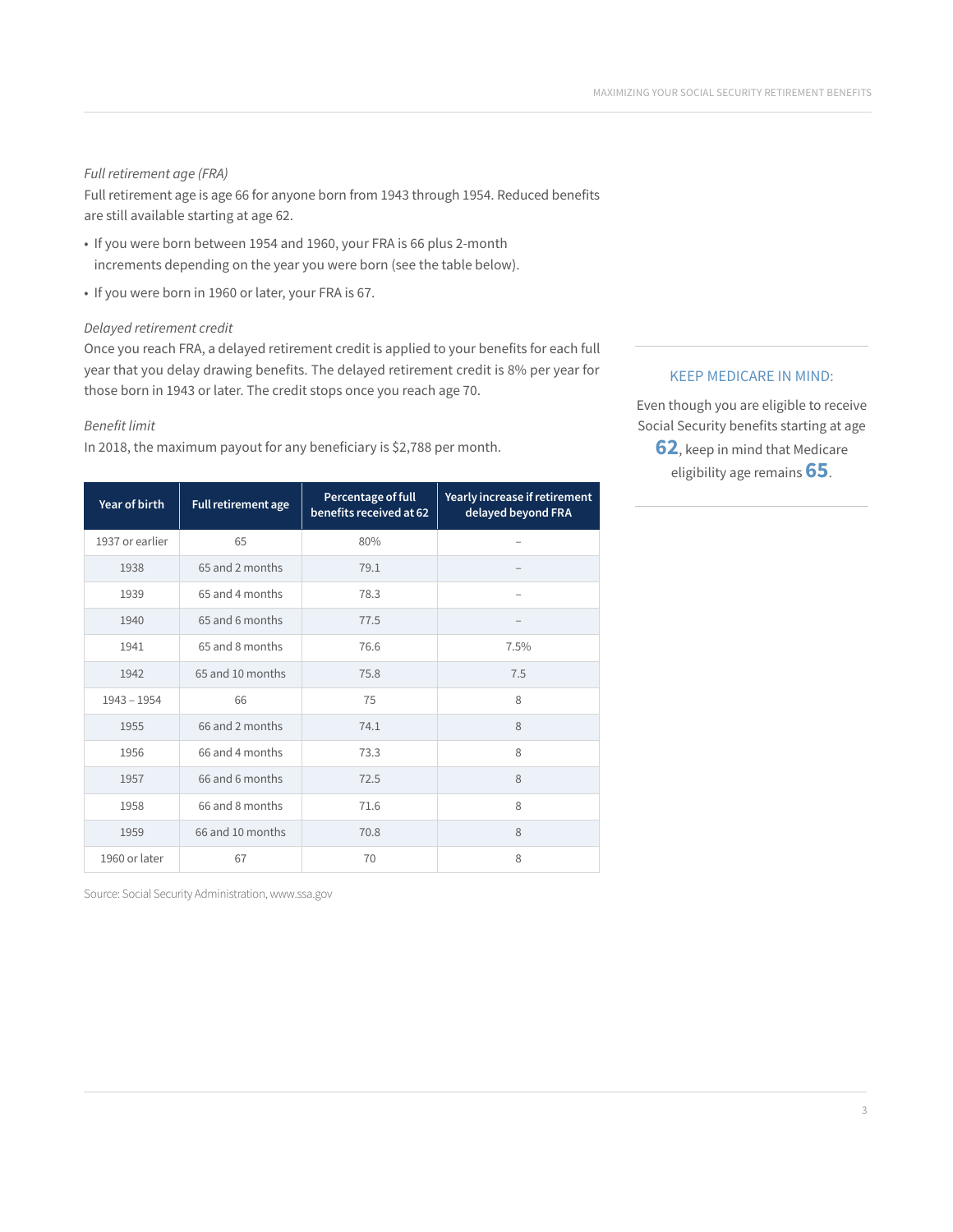# YOUR JOB: HOW DO EARNINGS IMPACT YOUR BENEFITS?

If you are employed and earning an income, it may be to your advantage to continue working and delay drawing Social Security until FRA to avoid partial withholding of benefits.

If you elect to start drawing benefits before reaching your FRA, they will be reduced by \$1 for every \$2 of annual earnings above \$17,040. If you reach FRA in 2018, the earnings limit is \$45,360 through the months before your birthday. Above that, the reduction is \$1 for every \$3. If you continue to work, there are no earnings limits after reaching FRA; you will receive your full benefit.

|                                                                                                                                               | 2018 Earnings Limit |
|-----------------------------------------------------------------------------------------------------------------------------------------------|---------------------|
| <b>Under FRA</b><br>\$1 of benefits withheld for every \$2 in earnings above the limit                                                        | \$17,040            |
| <b>Year individual reaches FRA</b><br>\$1 of benefits withheld for every \$3 in earnings above the limit for<br>months prior to attaining FRA | \$45,360            |
| Month individual reaches FRA and beyond<br>Reduction no longer applies                                                                        | Unlimited           |

# YOUR TAXES: HOW ARE BENEFITS TAXED WHEN COMBINED WITH OTHER RETIREMENT INCOME?

Social Security benefits may be taxed depending on your total provisional income\*. Your job earnings, pensions, investment interest, even tax-exempt interest, are included, as well as other sources such as annuity payments.

Depending on your filing status and provisional income, there are different tax thresholds. If your preliminary adjusted gross income falls within these thresholds, a portion of your Social Security benefit must be included as taxable income on your federal tax return.

It's important to consult both your financial advisor and tax professional for guidance on your situation.

| <b>Filing Status</b>    | Provisional<br><b>Income</b> | % of Benefit<br><b>Potentially Taxable</b> |
|-------------------------|------------------------------|--------------------------------------------|
|                         | $<$ \$25,000                 | $0\%$                                      |
| Single                  | \$25,000-\$34,000            | 50%                                        |
|                         | $>$ \$34,000                 | 85%                                        |
|                         | $<$ \$32,000                 | $0\%$                                      |
| Married, filing jointly | \$32,000-\$44,000            | 50%                                        |
|                         | $>$ \$44,000                 | 85%                                        |

\*The provisional income formula is the sum of: Adjusted Gross Income plus any tax-exempt interest plus 50% of Social Security benefits.



# THE LONG GAME

If you choose to continue working beyond your FRA the benefits are twofold: you'll increase your eventual Social Security payout and have more time to contribute to your qualified retirement plans.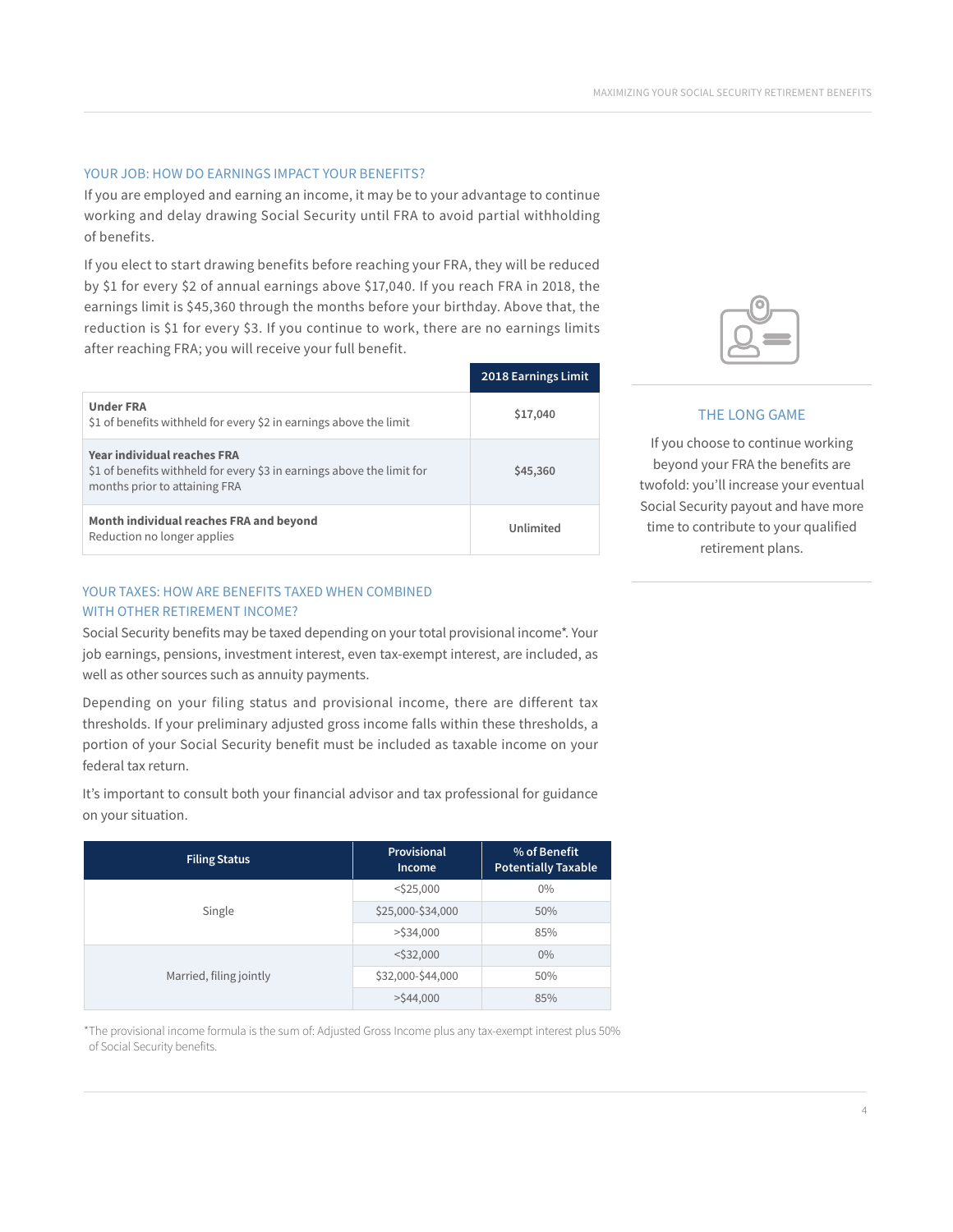#### YOUR MARRIAGE: HOW DO SPOUSAL AND SURVIVOR BENEFITS WORK?

There are three critical factors in determining Social Security benefits for spouses: length of the marriage, work history and the age of both spouses.

When applying for Social Security benefits, each spouse is deemed to have filed for both their own benefit and any spousal benefit for which they are eligible, unless filing restricted application, and will automatically receive the highest amount for which they are eligible.

If the higher-earning spouse elects to receive benefits before or after attaining FRA, their benefit will be reduced or increased, whereas the spousal benefit remains dependent on the PIA at the filing age of the spouse. If the spouse claiming spousal benefits claims prior to their FRA, their benefit will be permanently reduced.

*To receive benefits based on a spouse's work history:* 

- Both spouses must be at least age 62.
- They need to have been married for at least one year or have a dependent child together.
- The spouse must apply for and begin taking their Social Security retirement benefits or filed and suspended their retirement benefit before May 2, 2016.

#### *To receive benefits based on a divorced spouse's work history:*

- Both spouses must be at least age 62.
- They must have been married for at least 10 years.
- The claiming spouse cannot be remarried, unless they remarry after age 60, or unless remarried to a person receiving benefits as a widow, widower, parent or disabled child.
- They must have been divorced for at least two years, unless entitled before the divorce in which case there is no waiting period.

A widow(er) may receive survivor benefits at age 60 if married for at least nine months before death occurs or at any age if he or she has a child who is under age 16 or disabled. Should the widow(er) remarry before the age of 60, the Social Security benefit for the widow(er) will terminate – but the benefit for the eligible child will not.

#### FILE AND SUSPEND

Those collecting benefits as of May 2, 2016, based on the earnings of someone who has suspended their benefit, can continue to collect. However, this is no longer an option after May 2, 2016.

#### RESTRICTED APPLICATION

Only those who were born January 1, 1954 or earlier can collect a spousal benefit while allowing their individual benefit to continue earning delayed retirement credits.

Restricted application can only be used at full retirement age.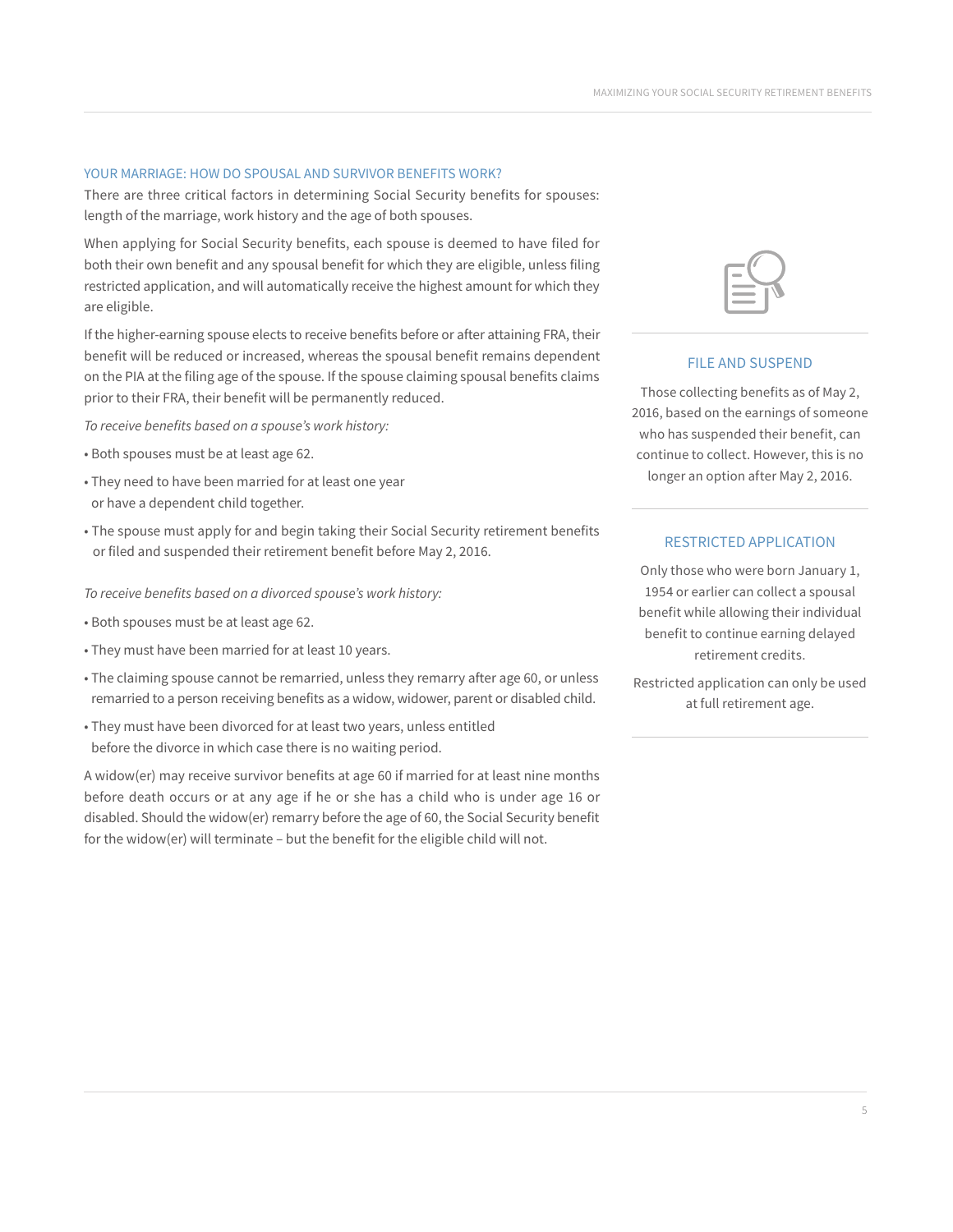# NEXT STEPS

There are myriad different scenarios that may impact your decision about when to apply for – and begin drawing – your Social Security benefits. Since each situation is unique, it's important to seek guidance on how to maximize your benefits. Begin the process by meeting with your financial advisor to take a comprehensive look at your situation in the context of your overall retirement plan.

# YOUR RETIREMENT INCOME PICTURE

Along with your other savings, your Social Security benefits are an important piece of your retirement income puzzle. They offer consistent payments with adjustments for cost of living, so the decision of when and how to start drawing on them is critical.



# TALK TO YOUR FINANCIAL ADVISOR

▶

Your financial advisor has the tools, resources and expertise to help you weigh your options and make the decisions that best fit into your overall retirement plan.

Assess the impact of Social Security on your overall retirement plan. Evaluate key decision factors and understand how they affect your benefits.

Implement your unique plan to maximize the benefits you're entitled to.

▶

Please note that changes in tax laws or regulations may occur at any time and could substantially impact your situation. Raymond James financial advisors do not render advice on tax or legal matters. You should discuss any tax or legal matters with the appropriate professional.